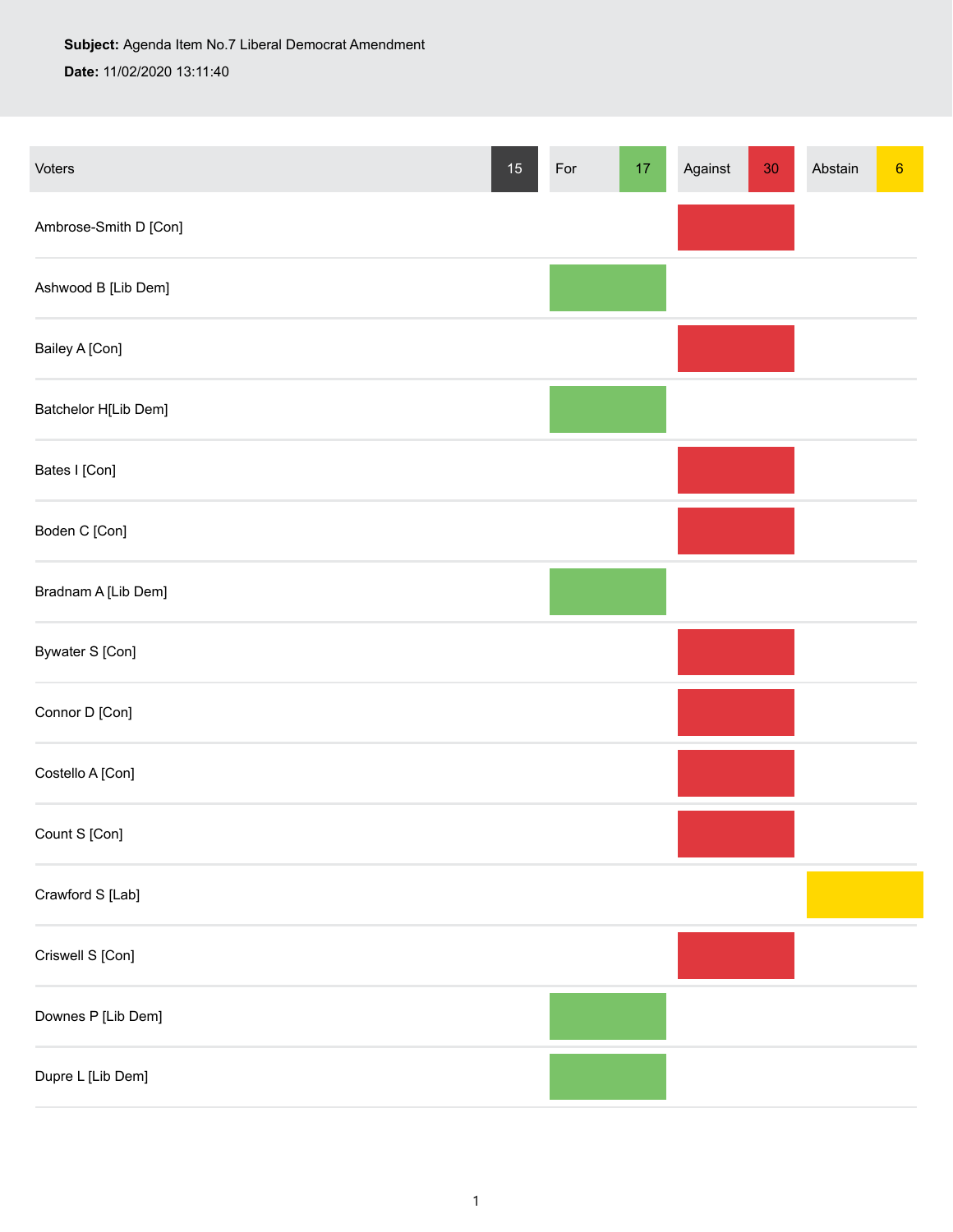| Voters               | $15\,$ | For | $17\,$ | Against | $30\,$ | Abstain | $6\phantom{.}6$ |
|----------------------|--------|-----|--------|---------|--------|---------|-----------------|
| Every L [Con]        |        |     |        |         |        |         |                 |
| French J [Con]       |        |     |        |         |        |         |                 |
| Fuller R [Con]       |        |     |        |         |        |         |                 |
| Gardener I [Con]     |        |     |        |         |        |         |                 |
| Giles D [Ind.]       |        |     |        |         |        |         |                 |
| Goldsack M [Con]     |        |     |        |         |        |         |                 |
| Gowing J [Con]       |        |     |        |         |        |         |                 |
| Harford L [Con]      |        |     |        |         |        |         |                 |
| Harrison N [Lib Dem] |        |     |        |         |        |         |                 |
| Hay A [Con]          |        |     |        |         |        |         |                 |
| Hickford R [Con]     |        |     |        |         |        |         |                 |
| Howell M [Con]       |        |     |        |         |        |         |                 |
| Hudson P [Con]       |        |     |        |         |        |         |                 |
| Hunt W [Con]         |        |     |        |         |        |         |                 |
| Jenkins D [Lib Dem]  |        |     |        |         |        |         |                 |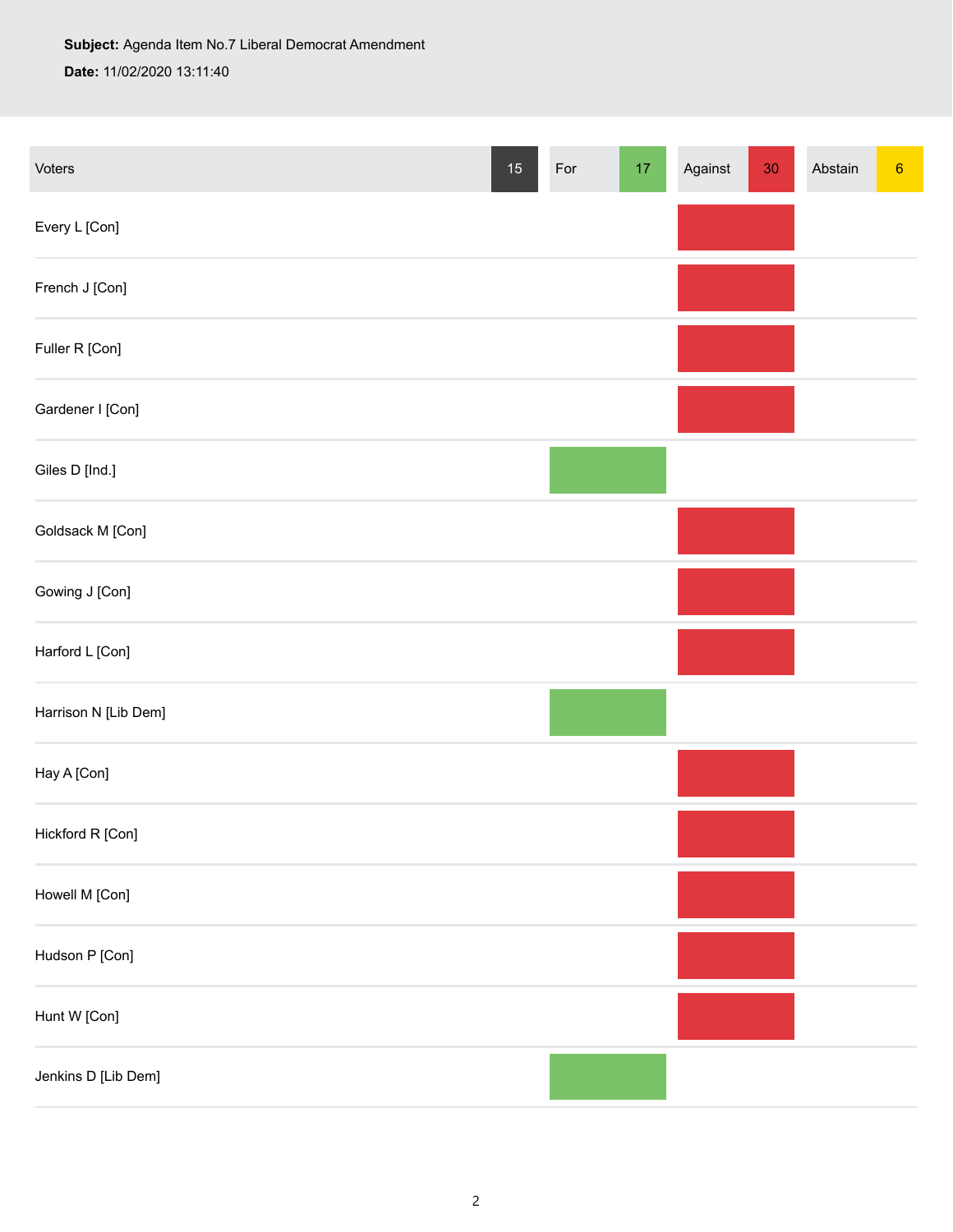**Subject:** Agenda Item No.7 Liberal Democrat Amendment **Date:** 11/02/2020 13:11:40

| Voters                 | $15\,$ | For | $17\,$ | Against | $30\,$ | Abstain | $\boldsymbol{6}$ |
|------------------------|--------|-----|--------|---------|--------|---------|------------------|
| Jones L [Lab]          |        |     |        |         |        |         |                  |
| Kavanagh N [Lab]       |        |     |        |         |        |         |                  |
| Kindersley S [Lib Dem] |        |     |        |         |        |         |                  |
| King S [Con]           |        |     |        |         |        |         |                  |
| Manning I [Lib Dem]    |        |     |        |         |        |         |                  |
| McGuire M [Con]        |        |     |        |         |        |         |                  |
| Meschini E [Lab]       |        |     |        |         |        |         |                  |
| Nethsingha L [Lib Dem] |        |     |        |         |        |         |                  |
| Nieto L [Con]          |        |     |        |         |        |         |                  |
| Richards C [Lab]       |        |     |        |         |        |         |                  |
| Rogers T [Con]         |        |     |        |         |        |         |                  |
| Sanderson T [Ind]      |        |     |        |         |        |         |                  |
| Schumann J [Con]       |        |     |        |         |        |         |                  |
| Scutt J [Lab]          |        |     |        |         |        |         |                  |
| Shellens M [Lib Dem]   |        |     |        |         |        |         |                  |